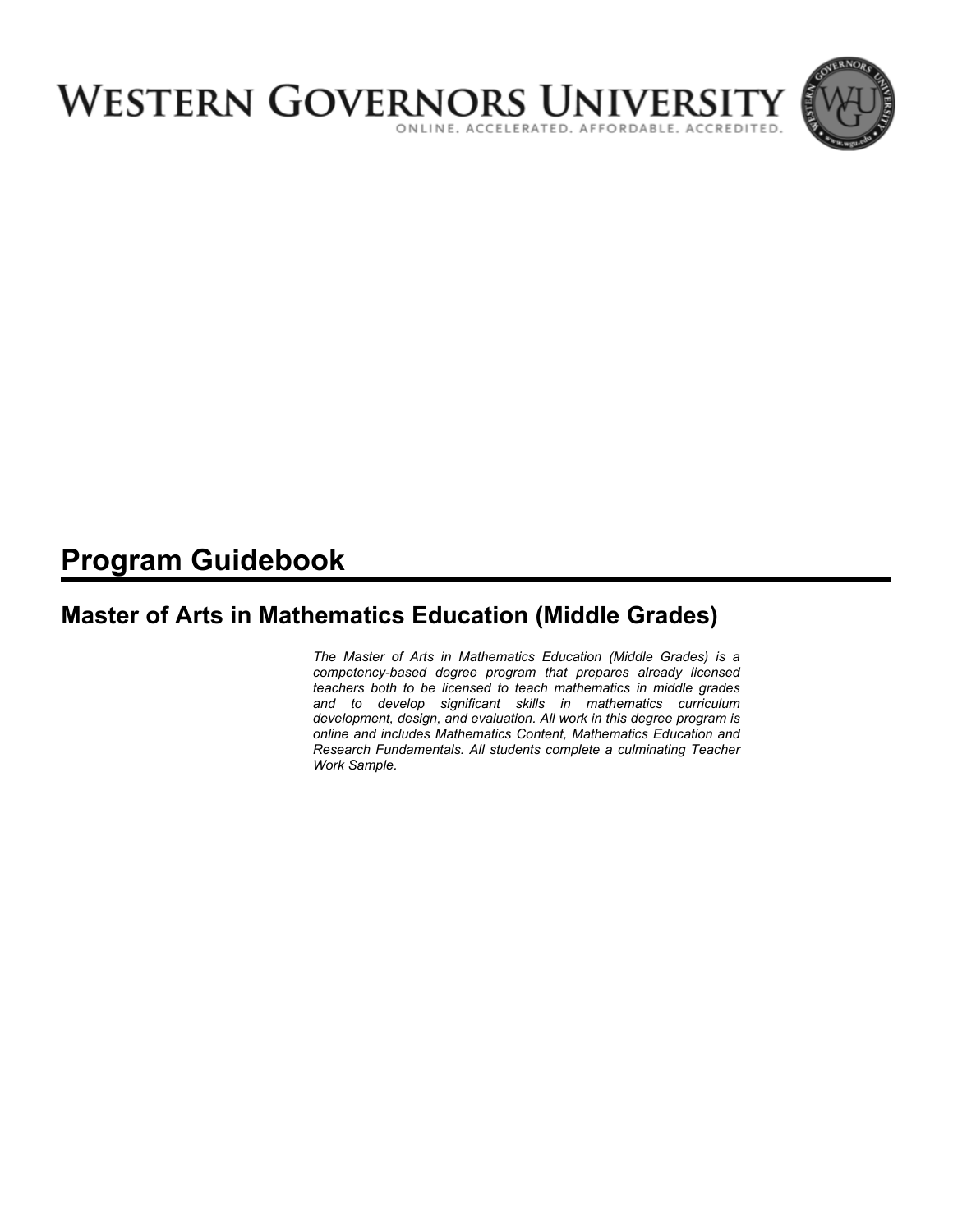# **Understanding the Competency-Based Approach**

Practically speaking, how do competency-based programs like those offered at Western Governors University (WGU) work? Unlike traditional universities, WGU does not award degrees based on completion of a certain number of credit hours or a certain set of required courses. Instead, you will earn your degree by demonstrating your skills, knowledge, and understanding of important concepts.

Progress through a degree program is governed not by the amount of time you spend in class but by your ability to demonstrate mastery of competencies as you complete required courses. Of course, you will need to engage in learning experiences as you review competencies or develop knowledge and skills in areas in which you may be weak. To help you acquire the knowledge and skills you need to complete your courses and program, WGU provides a rich array of learning resources. Your program mentor will work closely with you to help you understand the competencies required for your program and to help you create a schedule for completing your courses. You will also work closely with course instructors as you engage in each of your courses. As subject matter experts, course instructors will guide you through the content you must master to pass the course assessments.

The benefit of this competency-based system is that it enables students who are knowledgeable about a particular subject to make accelerated progress toward completing a degree, even if they lack college experience. You may have gained skills and knowledge of a subject while on the job, accumulated wisdom through years of life experience, or already taken a course on a particular subject. WGU will award your degree based on the skills and knowledge that you possess and can demonstrate—not the number of credits hours on your transcript.

### **Accreditation**

Western Governors University is the only university in the history of American higher education to have earned accreditation from four regional accrediting commissions. WGU's accreditation was awarded by (1) the Northwest Commission on Colleges and Universities, (2) the Higher Learning Commission of the North Central Association of Colleges and Schools, (3) the Accrediting Commission for Community and Junior Colleges of the Western Association of Schools and Colleges, and (4) the Accrediting Commission for Senior Colleges and Universities of the Western Association of Schools and Colleges. The university's accreditation status is now managed by the Northwest Commission on Colleges and Universities (NWCCU), which reaffirmed WGU's accreditation in February 2020. The WGU Teachers College is accredited at the initial-licensure level by the Council for the Accreditation of Educator Preparation (CAEP) and by the Association of Advancing Quality in Educator Preparation (AAQEP) . The nursing programs are accredited by the Commission on Collegiate Nursing Education (CCNE). The Health Information Management program is accredited by the Commission on Accreditation for Health Informatics and Information Management Education (CAHIIM). The College of Business programs are accredited by the Accreditation Council for Business Schools and Programs (ACBSP).

### **The Degree Plan**

The focus of your program is your personalized Degree Plan. The Degree Plan is a detailed blueprint of the courses you will need to complete in order to earn your degree. The Degree Plan also lays out the accompanying learning resources and assessments that compose your program. The list of courses in the Degree Plan is often referred to as the standard path. The amount of time it takes to complete your program depends on both the amount of new information you need to learn and the amount of time you plan to devote each week to study.

Students vary widely in the specific skills and information they need to learn. For example, some students may be highly knowledgeable in a particular subject matter and would not need to engage in new learning opportunities. Other students may find that portions of the program require them to learn new information and that they need to take an online class or participate in a study module to acquire the knowledge and skills needed to fulfill program competencies in that area. Some individuals may be able to devote as little as 15–20 hours per week to the program, while others may need to devote more time. For this reason,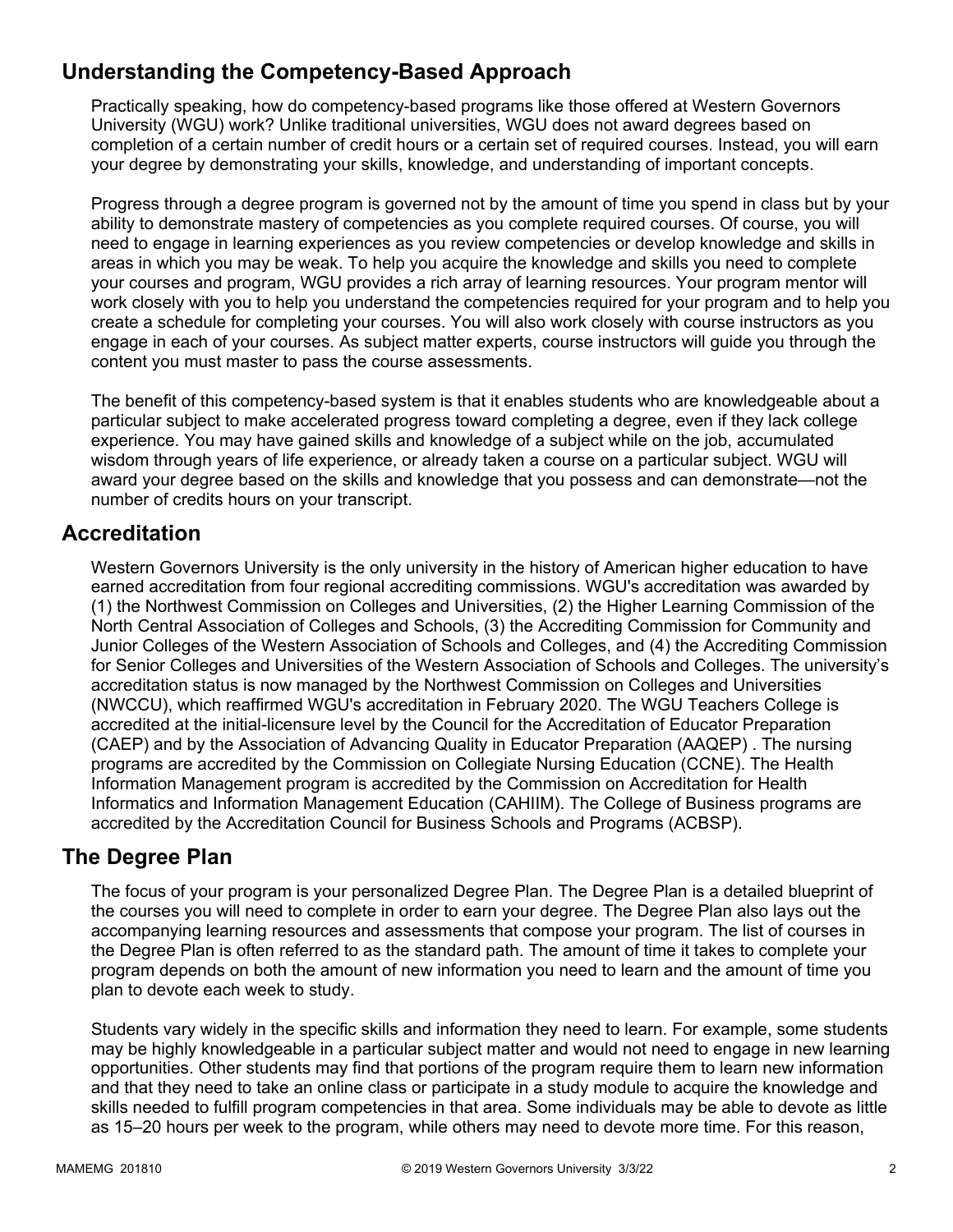pre-assessments are there to help your program mentor form a profile of your prior knowledge and create a personalized Degree Plan.

### **How You Will Interact with Faculty**

At WGU, faculty serve in specialized roles, and they will work with you individually to provide the guidance, instruction, and support you will need to succeed and graduate. As a student, it is important for you to take advantage of this support. It is key to your progress and ultimate success.

Upon your enrollment, you will be assigned a program mentor—an expert in your field of study who will provide you with regular program-level guidance and support from the day you start until the day you graduate. Your program mentor will set up regular telephone appointments (weekly at first) with you, which you will be expected to keep. The mentor will review program competencies with you and work with you to develop a plan and schedule for your coursework. Your program mentor will serve as your main point of contact throughout your program—helping you set weekly study goals, recommending specific learning materials, telling you what to expect in courses, and keeping you motivated. In addition to regular calls, your program mentor is available to help you resolve questions and concerns as they arise.

For many of the courses at WGU, you will be required to complete performance assessments. These include reports, papers, presentations, and projects that let you demonstrate your mastery of the required competencies. A separate group of faculty members, called evaluators, will review your work to determine whether it meets requirements. Evaluators are also subject matter experts in their field of evaluation. If your assessment needs further work before it "passes," these evaluators, who review your work anonymously, will provide you with instructional feedback to help you meet evaluation standards and allow you to advance.

### **Connecting with Other Mentors and Fellow Students**

As you proceed through your Degree Plan, you will have direct contact with multiple faculty members. These communications can take a variety of forms, including participation in one-on-one discussions, chats in the learning communities, and live cohort and webinar opportunities. As a WGU student, you will have access to your own personal MyWGU Student Portal, which will provide a gateway to your courses of study, learning resources, and learning communities where you will interact with faculty and other students.

The learning resources in each course are specifically designed to support you as you develop competencies in preparation for your assessments. These learning resources may include reading materials, videos, tutorials, cohort opportunities, community discussions, and live discussions that are guided by course instructors who are experts in their field. You will access your program community during your orientation course to network with peers who are enrolled in your program and to receive continued support through professional enrichment and program-specific chats, blogs, and discussions. WGU also provides Student Services associates to help you and your program mentor solve any special problems that may arise.

### **Orientation**

The WGU orientation course focuses on acquainting you with WGU's competency-based model, distance education, technology, and other resources and tools available for students. You will also utilize WGU program and course communities, participate in activities, and get to know other students at WGU. The orientation course must be completed before you can start your first term at WGU.

### **Transferability of Prior College Coursework**

Because WGU is a competency-based institution, it does not award degrees based on credits but rather on demonstration of competency. WGU undergraduate programs may accept transfer credits or apply a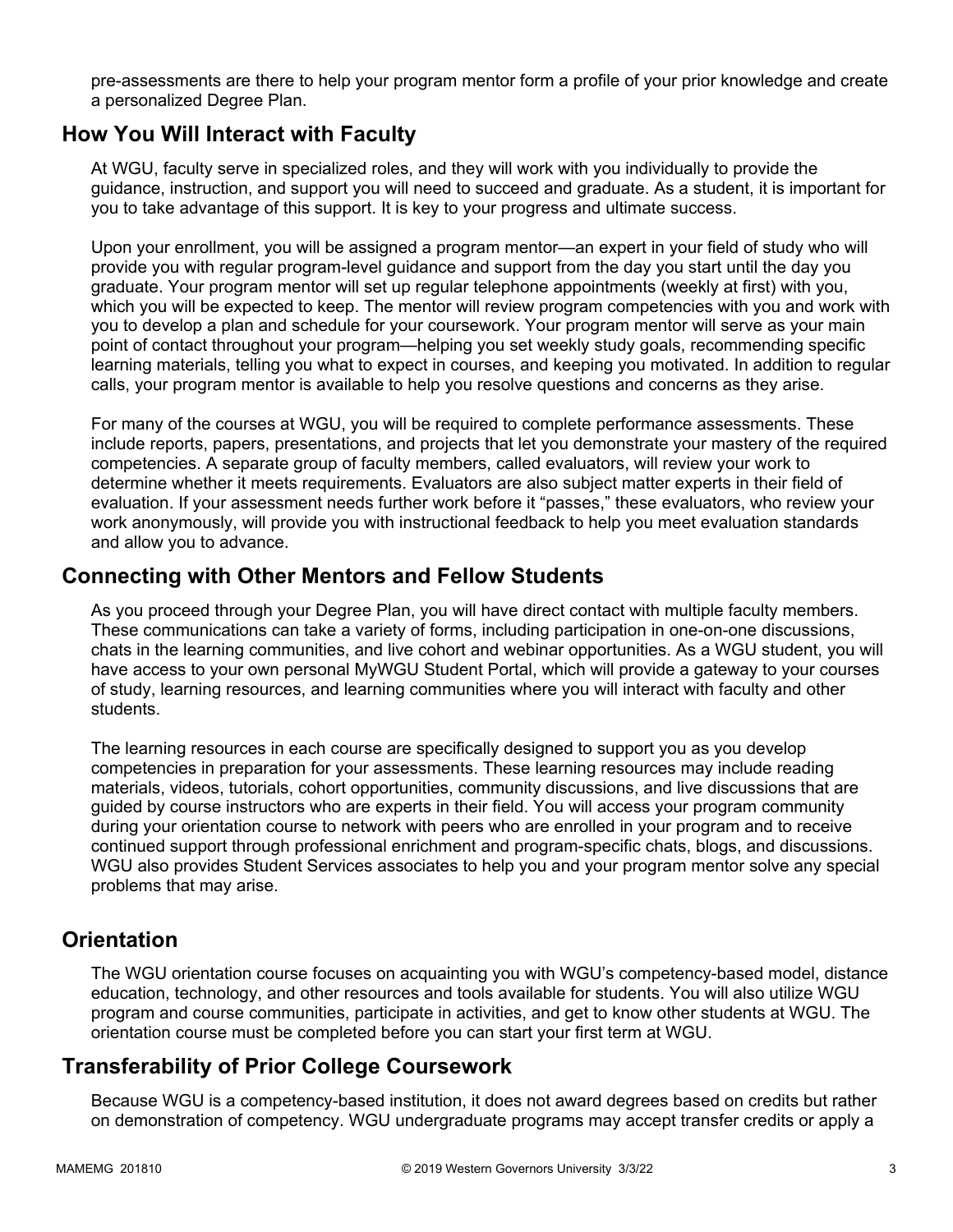'Requirement Satisfied' (RS) in some cases. Refer to your specific program transfer guidelines to determine what can be satisfied by previously earned college credits. In most cases, WGU does not accept college transfer credits at the graduate (master's) level. Students entering graduate programs must have their undergraduate degree transcripts verified before being admitted to WGU. In addition to a program's standard course path, there may be additional state-specific requirements.

#### [Click here for the Student Handbook](http://cm.wgu.edu/)

WGU does not waive any requirements based on a student's professional experience and does not perform a "résumé review" or "portfolio review" that will automatically waive any degree requirements. Degree requirements and transferability rules are subject to change in order to keep the degree content relevant and current.

Remember, WGU's competency-based approach lets you take advantage of your knowledge and skills, regardless of how you obtained them. Even when you do not directly receive credit, the knowledge you possess may help you accelerate the time it takes to complete your degree program.

### **Continuous Enrollment, On Time Progress, and Satisfactory Academic Progress**

WGU is a "continuous enrollment" institution, which means you will be automatically enrolled in each of your new terms while you are at WGU. Each term is six months long. Longer terms and continuous enrollment allow you to focus on your studies without the hassle of unnatural breaks between terms that you would experience at a more traditional university. At the end of every six-month term, you and your program mentor will review the progress you have made and revise your Degree Plan for your next sixmonth term.

WGU requires that students make measurable progress toward the completion of their degree programs every term. We call this "On-Time Progress," denoting that you are on track and making progress toward on-time graduation. As full-time students, graduate students must enroll in at least 8 competency units each term, and undergraduate students must enroll in at least 12 competency units each term. Completing at least these minimum enrollments is essential to On-Time Progress and serves as a baseline from which you may accelerate your program. We measure your progress based on the courses you are able to pass, not on your accumulation of credit hours or course grades. Every time you pass a course, you are demonstrating that you have mastered skills and knowledge in your degree program. For comparison to traditional grading systems, passing a course means you have demonstrated competency equivalent to a "B" grade or better.

WGU assigns competency units to each course in order to track your progress through the program. A competency unit is equivalent to one semester credit of learning. Some courses may be assigned 3 competency units while others may be as large as 12 competency units.

Satisfactory Academic Progress (SAP) is particularly important to students on financial aid because you must achieve SAP in order to maintain eligibility for financial aid. We will measure your SAP quantitatively by reviewing the number of competency units you have completed each term. In order to remain in good academic standing, you must complete at least 66.67% of the units you attempt over the length of your program—including any courses you add to your term to accelerate your progress. Additionally, during your first term at WGU you must pass at least 3 competency units in order to remain eligible for financial aid. We know that SAP is complex, so please contact a financial aid counselor should you have additional questions. \*Please note: The Endorsement Preparation Program in Educational Leadership is not eligible for federal financial aid.

### **Courses**

Your Degree Plan includes courses needed to complete your program. To obtain your degree, you will be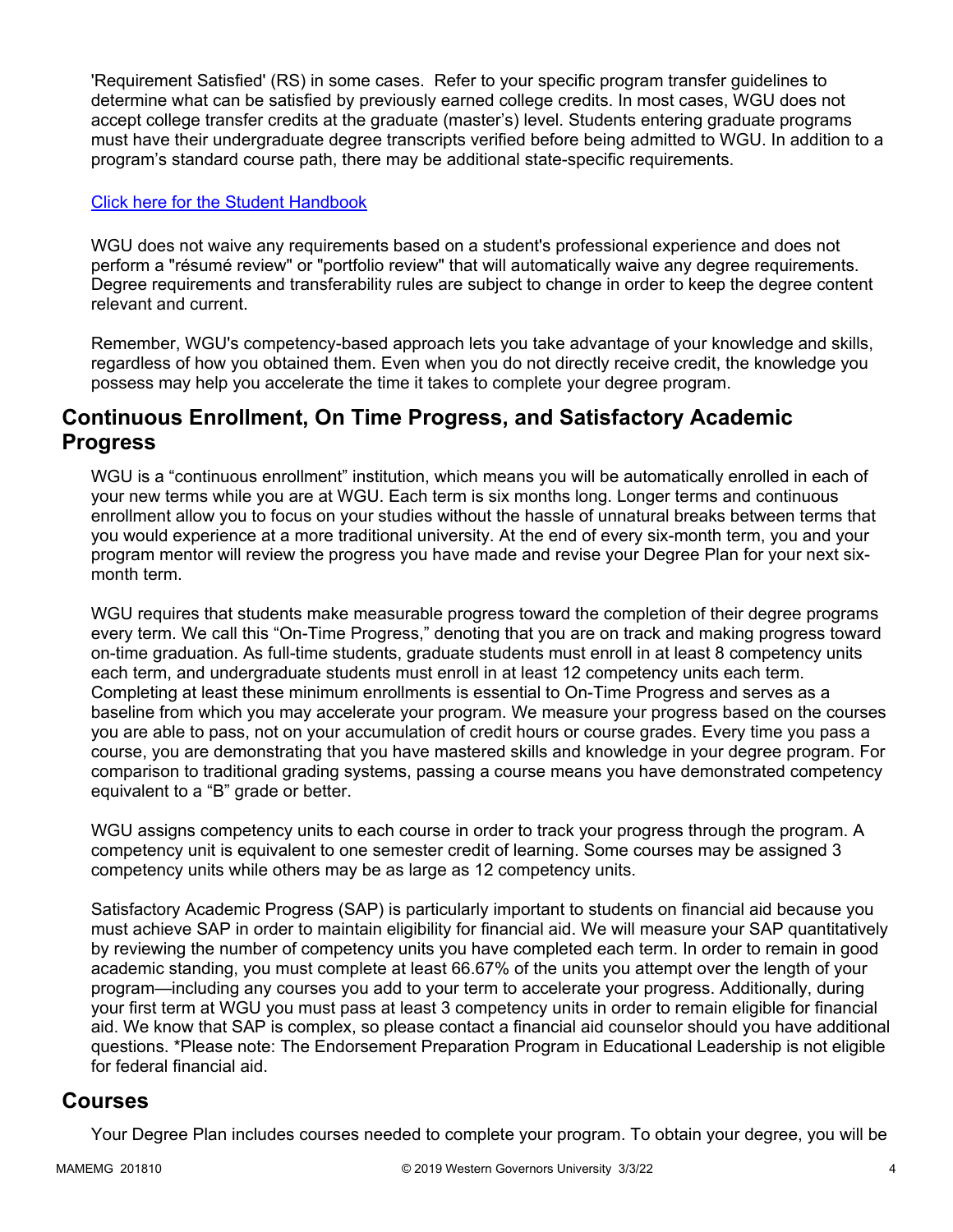required to demonstrate your skills and knowledge by completing the assessment(s) for each course. In general there are two types of assessments: performance assessments and objective assessments. Performance assessments contain, in most cases, multiple scored tasks such as projects, essays, and research papers. Objective assessments include multiple-choice items, multiple-selection items, matching, short answer, drag-and-drop, and point-and-click item types, as well as case study and videobased items. Certifications verified through third parties may also be included in your program. More detailed information about each assessment is provided in each course of study.

### **External Content & Basic Skills Exams**

Western Governors University requires that candidates pass the state-mandated content exam that aligns with their WGU program in addition to a basic skills exam (initial licensure programs only). Specific information regarding required content and basic skills exams required for each program and state can be found in the WGU Student Handbook. In many cases, it is the candidates' responsibility to register and pay for the required exams and submit their official passing score reports to WGU.

### **State Licensure Requirements**

This program does not lead to state licensure.

### **Learning Resources**

WGU works with many different educational partners, including enterprises, publishers, training companies, and higher educational institutions, to provide high-quality and effective learning resources that match the competencies you are developing. These vary in type, and may be combined to create the best learning experience for your course. A learning resource can be an e-textbook, online module, study guide, simulation, virtual lab, tutorial, or a combination of these. The cost of most learning resources are included in your tuition and Learning Resource Fee. They can be accessed or enrolled for through your courses. Some degree-specific resources are not covered by your tuition, and you will need to cover those costs separately. WGU also provides a robust library to help you obtain additional learning resources, as needed.

Mobile Compatibility:

The following article provides additional details about the current state of mobile compatibility for learning resources at WGU. It includes a list that can be referenced to determine the mobile friendliness of all core course materials used in a program.

[Student Handbook article: Can I use my mobile device for learning resources?](https://cm.wgu.edu/t5/Frequently-Asked-Questions/Can-I-use-my-mobile-device-for-learning-resources/ta-p/396)

### **Standard Path**

As previously mentioned, competency units (CUs) have been assigned to each course in order to measure your academic progress. If you are an undergraduate student, you will be expected to enroll in a minimum of 12 competency units each term. Graduate students are expected to enroll in a minimum of 8 competency units each term. A standard plan for a student for this program who entered WGU without any transfer units would look similar to the one on the following page. Your personal progress can be faster, but your pace will be determined by the extent of your transfer units, your time commitment, and your determination to proceed at a faster rate.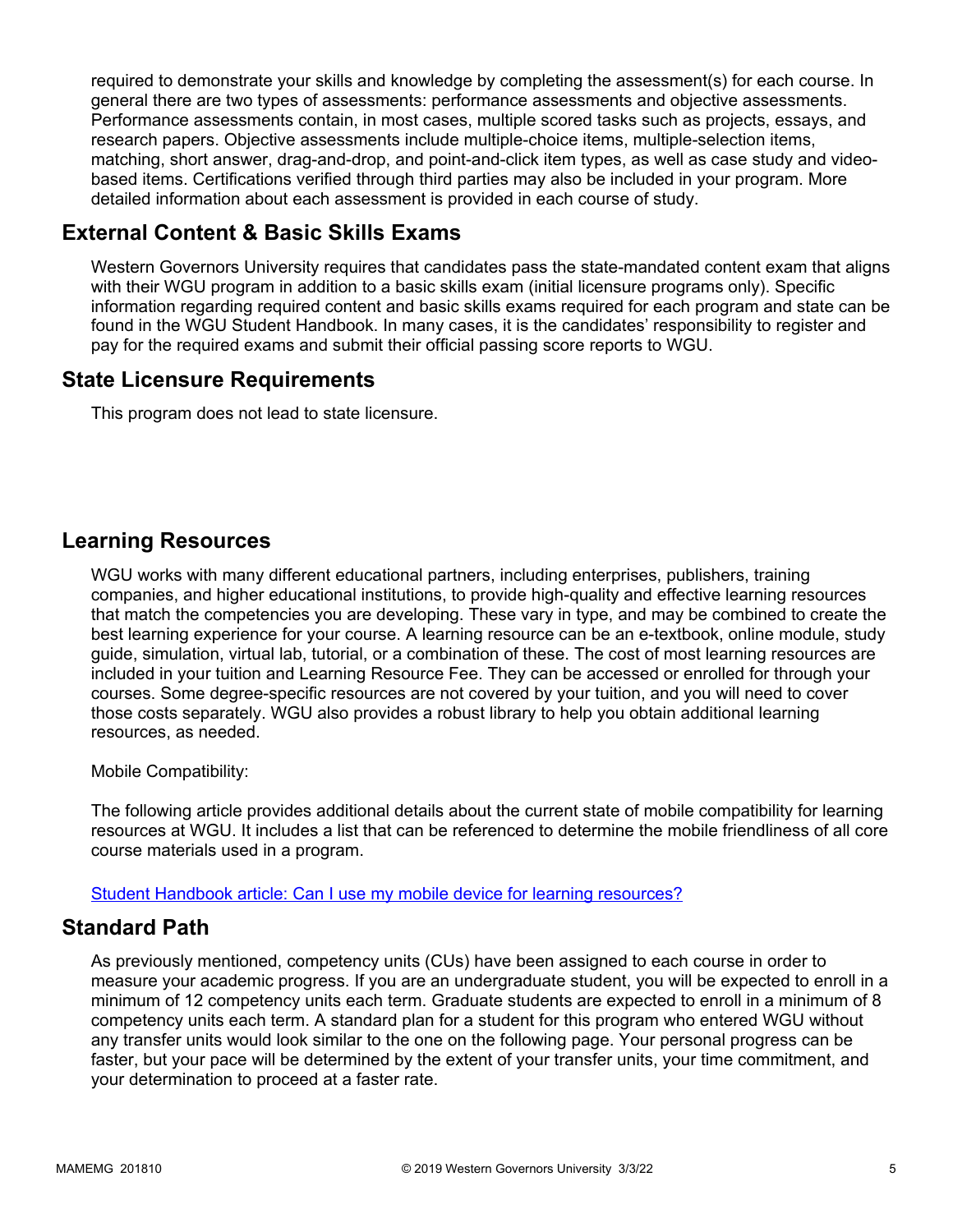# **Standard Path** *for* **Master of Arts in Mathematics Education (Middle Grades)**

| <b>Course Description</b>                                      | <b>CU<sub>s</sub></b> | <b>Term</b> |
|----------------------------------------------------------------|-----------------------|-------------|
| College Algebra                                                | 3                     |             |
| <b>Finite Mathematics</b>                                      | 2                     |             |
| <b>Trigonometry and Precalculus</b>                            | $\overline{2}$        |             |
| <b>Mathematics Learning and Teaching</b>                       | $\overline{2}$        |             |
| <b>College Geometry</b>                                        | 2                     | 2           |
| Teaching in the Middle School                                  | 2                     | 2           |
| <b>Probability and Statistics I</b>                            | 2                     | 2           |
| Middle School Mathematics: Content Knowledge                   | 1                     | 2           |
| Calculus I                                                     | 2                     | 2           |
| Algebra for Secondary Mathematics Teaching                     | $\overline{2}$        | 3           |
| <b>Mathematics History and Technology</b>                      | $\overline{2}$        | 3           |
| <b>Research Foundations</b>                                    | 2                     | 3           |
| <b>Research Questions and Literature Review</b>                | $\overline{2}$        | 3           |
| MA, Mathematics Education (5-9) Teacher Performance Assessment | 6                     | 4           |

### **Changes to Curriculum**

WGU publishes an Institutional Catalog, which describes the academic requirements of each degree program. Although students are required to complete the program version current at the time of their enrollment, WGU may modify requirements and course offerings within that version of the program to maintain the currency and relevance of WGU's competencies and programs. When program requirements are updated, students readmitting after withdrawal from the university will be expected to re-enter into the most current catalog version of the program.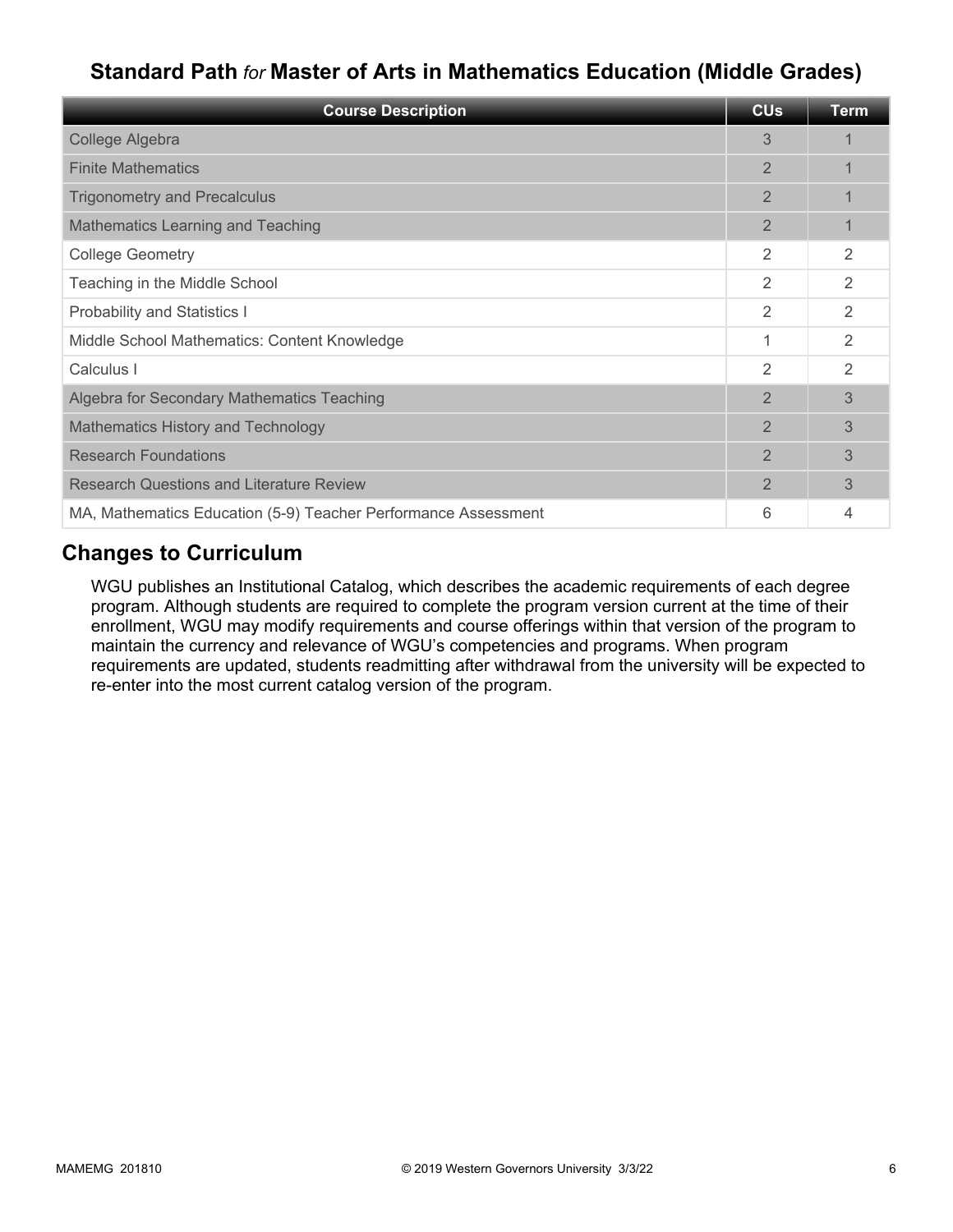# **Areas of Study** for **Master of Arts in Mathematics Education (Middle Grades)**

The following section includes the areas of study in the program, with their associated courses. Your specific learning resources and level of instructional support will vary based on the individual competencies you bring to the program and your confidence in developing the knowledge, skills, and abilities required in each area of the degree. The Degree Plan and learning resources are dynamic, so you need to review your Degree Plan and seek the advice of your mentor regarding the resources before you purchase them.

### **General Education**

#### **College Algebra**

This course provides further application and analysis of algebraic concepts and functions through mathematical modeling of real-world situations. Topics include real numbers, algebraic expressions, equations and inequalities, graphs and functions, polynomial and rational functions, exponential and logarithmic functions, and systems of linear equations.

*This course covers the following competencies:*

- *Begin your course by discussing your course planning tool report with your instructor and creating your personalized course plan together.*
- *The graduate classifies and performs operations on real numbers; solves linear equations and inequalities; connects a linear equation to its graph; and identifies a function.*
- *The graduate solves systems of linear equations and their related applications.*
- *The graduate simplifies and factors polynomial expressions, and solves polynomial equations.*
- *The graduate simplifies rational, radical, and quadratic expressions, solves corresponding equations, and extends this knowledge to the study of functions.*
- *The graduate combines functions, finds inverse functions, solves exponential and logarithmic equations and functions.*

### **Mathematics Content**

#### **Finite Mathematics**

Finite Mathematics covers the knowledge and skills necessary to apply discrete mathematics and properties of number systems to model and solve real-life problems. Topics include sets and operations, prime and composite numbers, greatest common divisor and least common multiple, order of operations, ordering numbers, and mathematical systems. These systems include modular arithmetic; arithmetic and geometric sequences; ratio and proportion; subsets of real numbers; logic and truth tables; graphs, trees, and networks; and permutation and combination. There are no prerequisites for this course.

*This course covers the following competencies:*

- *Begin your course by discussing your course planning tool report with your instructor and creating your personalized course plan together.*
- *The graduate applies the fundamental ideas of discrete mathematics including logic, set theory, and graph theory in formulating and solving problems.*
- *The graduate demonstrates computational proficiency with real numbers and recognizes the properties of the real number system and its subsets.*
- *The graduate represents numbers in different forms, recognizes relationships among numbers and number systems, deduces the meanings of operations, and demonstrates a conceptual understanding of numbers.*

#### **Trigonometry and Precalculus**

Trigonometry and Precalculus covers the knowledge and skills necessary to apply trigonometry, complex numbers, systems of equations, vectors and matrices, and sequences and series, and to use appropriate technology to model and solve reallife problems. Topics include degrees; radians and arcs; reference angles and right triangle trigonometry; applying, graphing and transforming trigonometric functions and their inverses; solving trigonometric equations; using and proving trigonometric identities; geometric, rectangular, and polar approaches to complex numbers; DeMoivre's Theorem; systems of linear equations and matrix-vector equations; systems of nonlinear equations; systems of inequalities; and arithmetic and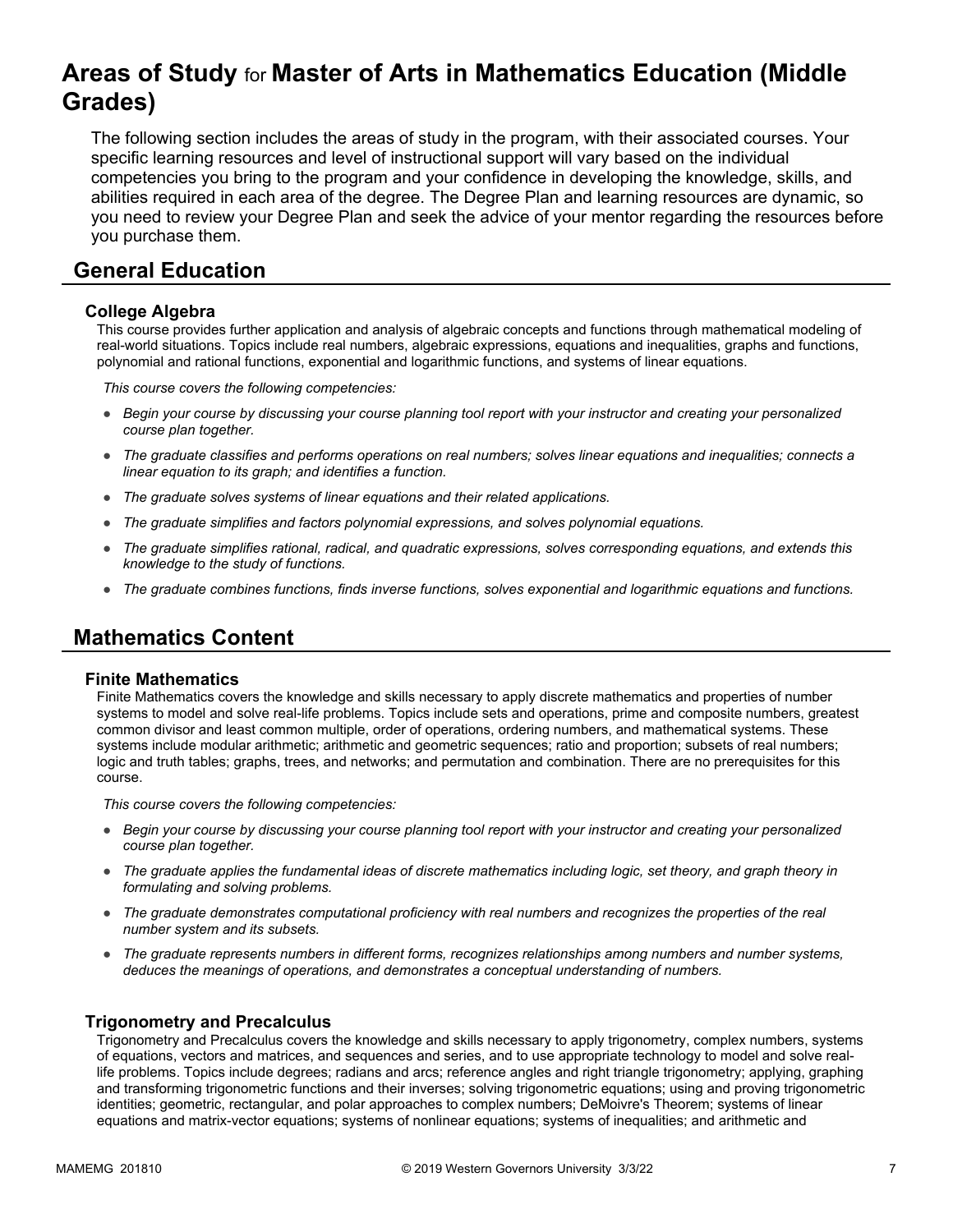geometric sequences and series. College Algebra is a prerequisite for this course.

*This course covers the following competencies:*

- *Begin your course by discussing your course planning tool report with your instructor and creating your personalized course plan together.*
- *The graduate applies trigonometric ratios and triangle formulas to model and solve real-life problems.*
- *The graduate uses a unit circle to define trigonometric functions and applies these functions to model and solve reallife problems.*
- *The graduate proves trigonometric identities and solves trigonometric equations.*
- *The graduate applies various representations of complex numbers to solve problems.*
- *The graduate uses systems of equations, systems of inequalities, and matrices to model and solve real-life problems.*
- *The graduate explores arithmetic and geometric sequences and uses them to model and solve real-life problems.*

#### **College Geometry**

College Geometry covers the knowledge and skills necessary to use dynamic technology to explore geometry, to use axiomatic reasoning to prove statements about geometry, and to apply geometric models to solve real-life problems. Topics include axiomatic systems, analytic proofs, coordinate geometry, plane and solid Euclidean geometry, non-Euclidean geometries, constructions, transformations, deductive reasoning, and dynamic technology. College Algebra as well as Trigonometry and Precalculus are prerequisites.

*This course covers the following competencies:*

- *Begin your course by discussing your course planning tool report with your instructor and creating your personalized course plan together.*
- *The graduate applies algebraic language in representing geometric concepts to solve two-dimensional problems.*
- *The graduate implements geometric construction methods to create objects.*
- *The graduate applies properties and theorems about circles and circle sectors to solve problems.*
- *The graduate applies geometric properties to solve problems.*
- *The graduate examines geometric relationships to analyze congruence, similarity, transformations, and symmetry.*
- *The graduate analyzes the axiomatic nature of Euclidean and non-Euclidean geometries to reflect on geometric reasoning and formal proof.*

#### **Probability and Statistics I**

Probability and Statistics I covers the knowledge and skills necessary to apply basic probability, descriptive statistics, and statistical reasoning and to use appropriate technology to model and solve real-life problems. It provides an introduction to the science of collecting, processing, analyzing, and interpreting data, including representations, constructions, and interpretation of graphical displays (e.g., box plots, histograms, cumulative frequency plots, scatter plots). Topics include creating and interpreting numerical summaries and visual displays of data; regression lines and correlation; evaluating sampling methods and their effect on possible conclusions; designing observational studies, controlled experiments, and surveys; and determining probabilities using simulations, diagrams, and probability rules. College Algebra is a prerequisite to this course.

*This course covers the following competencies:*

- *Begin your course by discussing your course planning tool report with your instructor and creating your personalized course plan together.*
- *The graduate evaluates the relationship between two variables through the creation and interpretation of numerical summaries and visual displays.*
- *The graduate evaluates the sampling methods used in studies including the effect they have on conclusions that can be made.*
- *The graduate designs and conducts observational studies, controlled experiments, and surveys to explore population characteristics.*
- *The graduate determines the probability of events using simulations, diagrams, and probability rules.*

#### **Calculus I**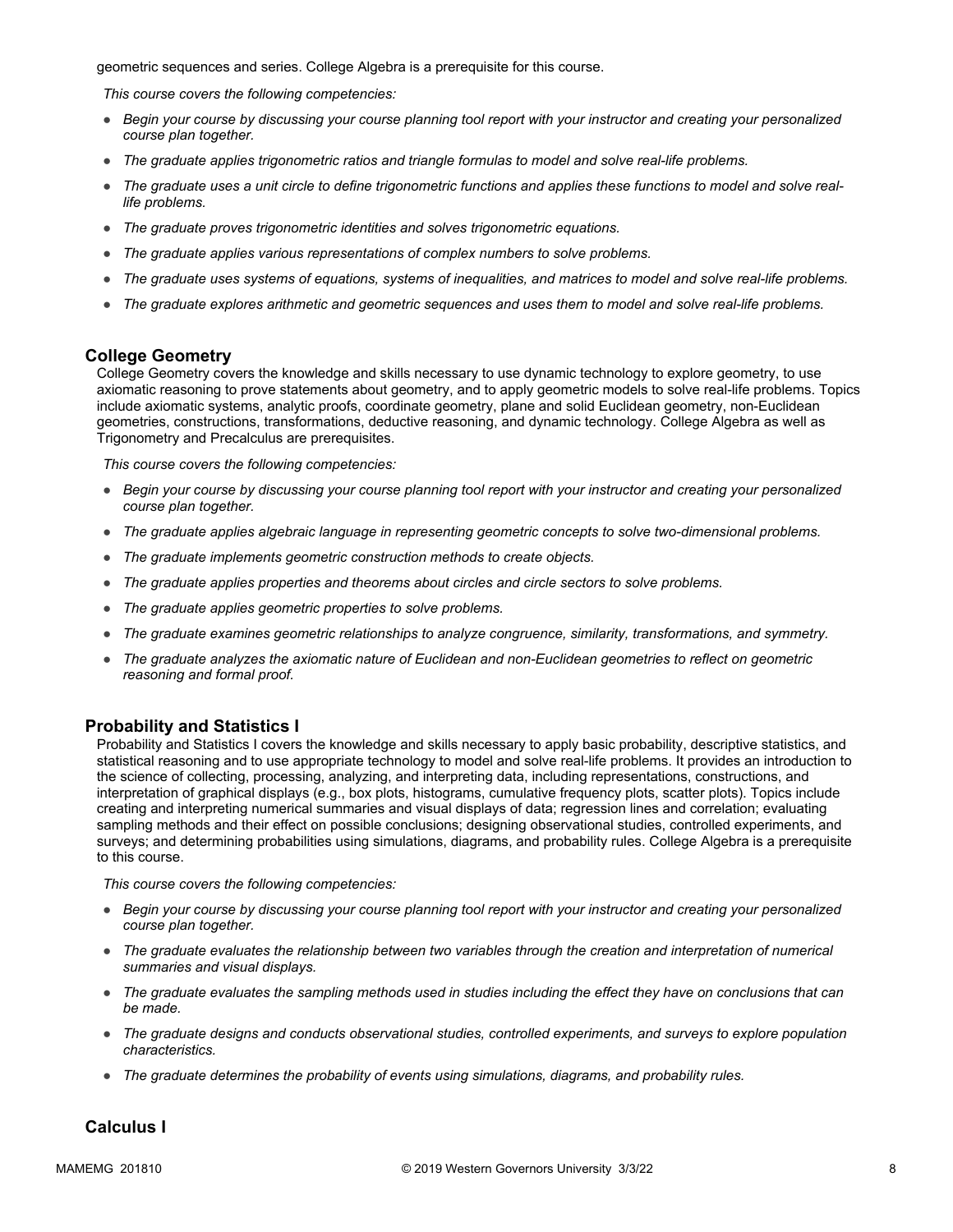Calculus I is the study of rates of change in relation to the slope of a curve and covers the knowledge and skills necessary to use differential calculus of one variable and appropriate technology to solve basic problems. Topics include graphing functions and finding their domains and ranges; limits, continuity, differentiability, visual, analytical, and conceptual approaches to the definition of the derivative; the power, chain, and sum rules applied to polynomial and exponential functions, position and velocity; and L'Hopital's Rule. Candidates should have completed a course in Pre-Calculus before engaging in this course.

*This course covers the following competencies:*

- *Begin your course by discussing your course planning tool report with your instructor and creating your personalized course plan together.*
- *The graduate demonstrates a conceptual understanding of limits and finds limits of functions.*
- *The graduate demonstrates a conceptual understanding of and solves problems involving continuity, and defines the relationship of continuity to differentiability and integrability.*
- *The graduate demonstrates a conceptual understanding of differentiation and applies differentiation techniques to solve problems and aid in function graphing.*
- *The graduate applies differentiation in various ways to solve problems.*
- *The graduate applies integration techniques to solve problems.*

### **Mathematics Education**

#### **Mathematics Learning and Teaching**

Mathematics Learning and Teaching will help students develop the knowledge and skills necessary to become a prospective and practicing educator. This course will help students use a variety of instructional strategies to effectively facilitate the learning of mathematics. It focuses on selecting appropriate resources, using multiple strategies, and instructional planning, with methods based on research and problem solving. A deep understanding of the knowledge, skills, and disposition of mathematics pedagogy is necessary to become an effective secondary mathematics educator. There are no prerequisites for this course.

*This course covers the following competencies:*

- *Begin your course by discussing your course planning tool report with your instructor and creating your personalized course plan together.*
- *The graduate integrates principles and models of teaching for understanding into learning activities.*
- *The graduate integrates problem solving into learning activities to build conceptual understanding.*
- *The graduate evaluates teaching tools and strategies for the purpose of planning learning activities.*
- *The graduate evaluates learning activities for alignment with the National Council of Teachers of Mathematics (NCTM) standards.*
- *The graduate incorporates standards and best practices for the teaching and learning of mathematics for all students into instructional practice.*
- *The graduate uses multiple assessment strategies to evaluate student understanding and guide instruction.*
- *The graduate accommodates the needs and abilities of diverse students in the planning of learning activities.*

#### **Algebra for Secondary Mathematics Teaching**

Algebra for Secondary Mathematics Teaching explores important conceptual underpinnings, common misconceptions and students' ways of thinking, appropriate use of technology, and instructional practices to support and assess the learning of algebra. Secondary teachers should have an understanding of the following: algebra as an extension of number, operation, and quantity; various ideas of equivalence as it pertains to algebraic structures; patterns of change as covariation between quantities; connections between representations (tables, graphs, equations, geometric models, context); and the historical development of content and perspectives from diverse cultures. In particular, the course focuses on deeper understanding of rational numbers, ratios and proportions, meaning and use of variables, functions (e.g., exponential, logarithmic, polynomials, rational, quadratic), and inverses. Calculus I is a prerequisite for this course.

*This course covers the following competencies:*

- *Begin your course by discussing your course planning tool report with your instructor and creating your personalized course plan together.*
- *The graduate analyzes historical development, perspectives from diverse cultures, and content knowledge to deepen a*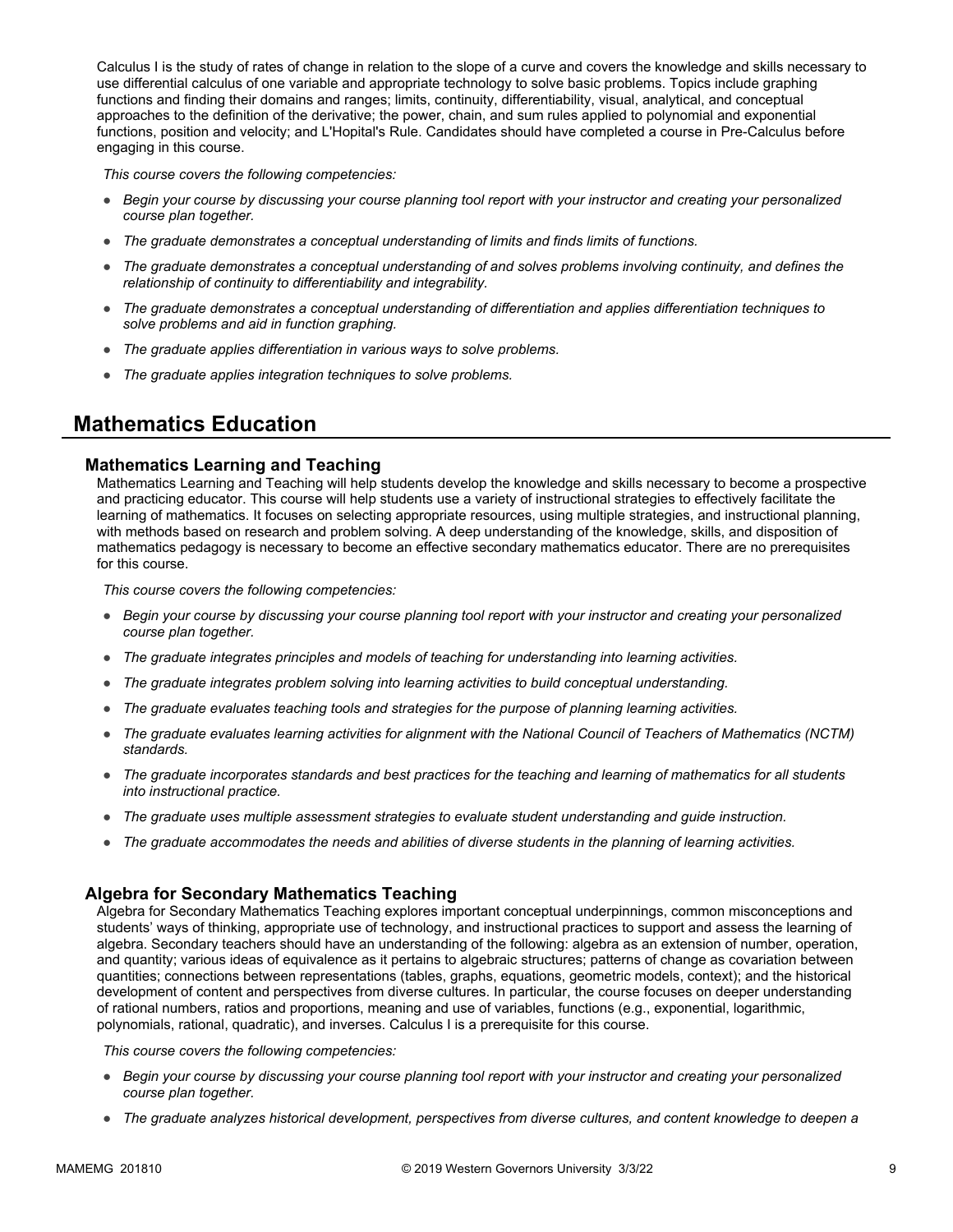*student's algebraic understanding.*

- *The graduate integrates instructional practices to support and assess students' understanding of algebra.*
- *The graduate integrates technology to support and assess students' learning of algebra.*
- *The graduate analyzes conceptual algebra underpinnings, common misconceptions, and students' ways of thinking to create opportunities to learn.*

#### **Mathematics History and Technology**

In Math History and Teaching, students will learn about a variety of technological tools for doing mathematics and develop a broad understanding of the historical development of mathematics. Mathematics is a very human subject that comes from the macro-level sweep of cultural and societal change as well as the micro-level actions of individuals with personal, professional, and philosophical motivations. This course will focus on the historical development of mathematics, including contributions of significant figures and diverse cultures. Students will learn to evaluate and apply technological tools and historical information to create an enriching student-centered mathematical learning environment.

*This course covers the following competencies:*

- *Begin your course by discussing your course planning tool report with your instructor and creating your personalized course plan together.*
- *The graduate analyzes major historical developments and cultural contributions in number systems, algebra, geometry, calculus, discrete mathematics, statistics and probability, and measurement.*
- *The graduate analyzes the historical development of methods in mathematics.*
- *The graduate analyzes the humanistic, social, and political influences on mathematical discoveries and the applications and effect of those discoveries.*
- *The graduate evaluates technological tools for appropriate use in a variety of situations.*
- *The graduate utilizes appropriate industry-standard technological tools to solve problems.*
- *The graduate integrates student-centered technology in the planning of learning activities to build understanding of mathematical concepts and promote creativity.*
- *The graduate integrates mathematics history into the planning of learning activities to improve student learning.*

### **Education**

#### **Teaching in the Middle School**

Teaching in Middle School examines the guiding principles and best teaching practices for educating middle school students. The course explores the history of middle school; the philosophy, theory, and rationale behind middle school organization; and the differences between elementary, middle, and secondary schools. The course also examines the unique needs of middle school students and teaching methods used to meet the needs of these learners. This course has no prerequisites.

*This course covers the following competencies:*

- *Begin your course by discussing your course planning tool report with your instructor and creating your personalized course plan together.*
- *The graduate examines the evolution of school structures, theory, and educational philosophy to understand how the middle school environment is different from the elementary, junior high, and high school environments.*
- *The graduate evaluates various models of middle school organization to determine how each meets the developmental needs of early adolescents.*
- *The graduate analyzes supportive age-appropriate best teaching practices that move middle school students toward independence and prepare them to be successful lifelong learners.*

### **Middle School Mathematics Content**

#### **Middle School Mathematics: Content Knowledge**

Mathematics: Middle School Content Knowledge is designed to help candidates refine and integrate the mathematics content knowledge and skills necessary to become successful middle school mathematics teachers. A high level of mathematical reasoning skills and the ability to solve problems are necessary to complete this course. Prerequisites for this course are College Geometry, Probability and Statistics I, and Pre-Calculus.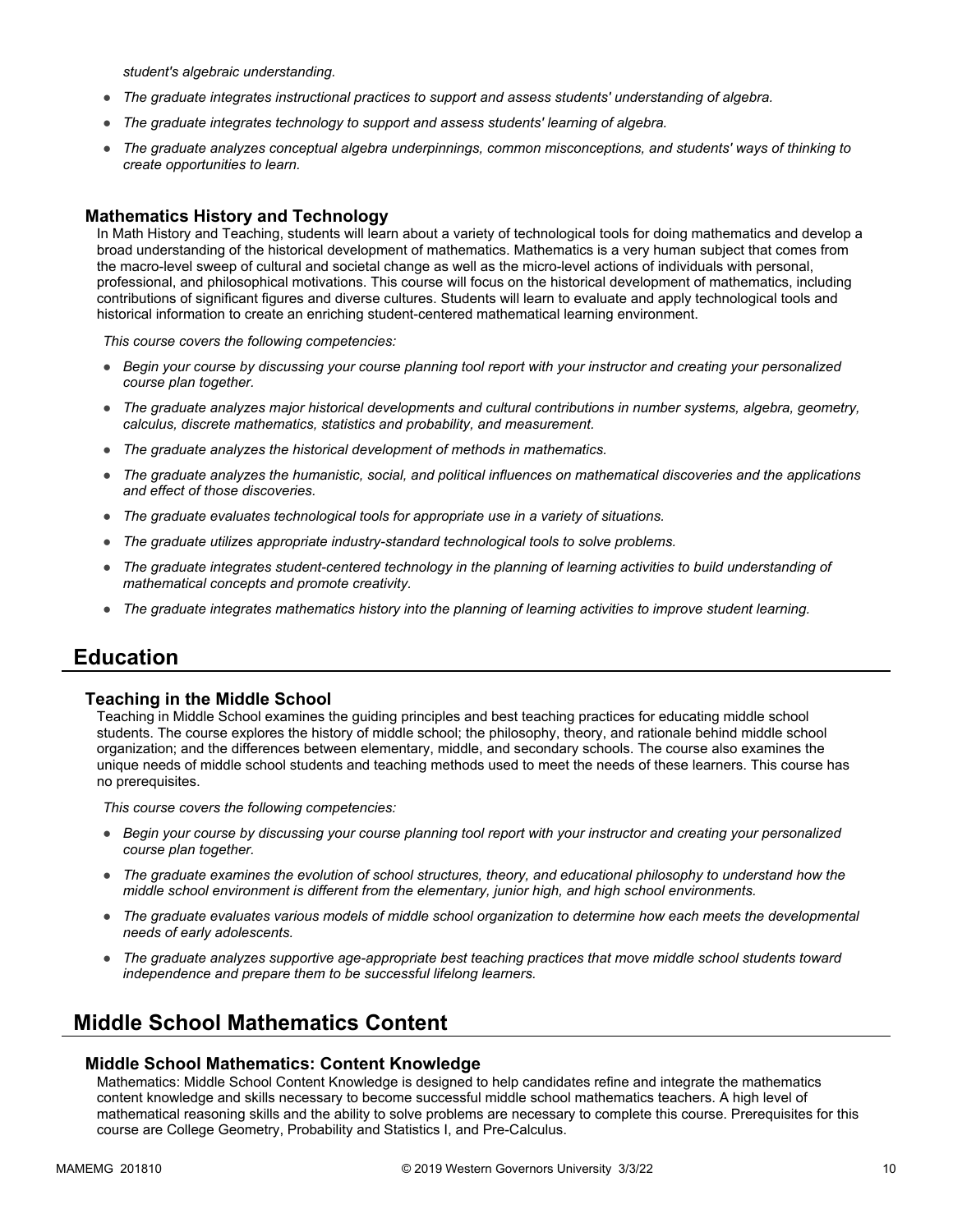*This course covers the following competencies:*

- *The graduate synthesizes mathematical concepts and practices essential in middle school mathematics to generate a comprehensive understanding of the discipline.*
- *The graduate verifies that they possess the requisite middle school mathematics knowledge and skills by passing the middle school mathematics content knowledge test required to become a beginning teacher of middle school mathematics.*

### **Research**

#### **Research Foundations**

The Research Foundations course focuses on the essential concepts in educational research, including quantitative, qualitative, mixed, and action research. This course also teaches students concepts about measurement and assessment, as well as strategies for obtaining warranted research results.

*This course covers the following competencies:*

- *Begin your course by discussing your course planning tool report with your instructor and creating your personalized course plan together.*
- *The graduate evaluates the purpose, process, and practice of the generation and justification of knowledge in educational research.*
- *The graduate describes the purpose for a literature review and develops an organized literature review relevant to educational research topics, problems, and questions.*
- *The graduate develops clear research questions that can be investigated and hypotheses that can be tested with empirical data.*
- *The graduate differentiates among the major methods of data collection, including their strengths and limitations in the selection of an appropriate method of data collection.*
- *The graduate analyzes ethical issues and identifies appropriate procedures for educational research.*
- *The graduate analyzes the key aspects of quantitative research and characterizes the major approaches to quantitative research.*
- *The graduate analyzes the key aspects of qualitative research and characterizes the major approaches to qualitative research.*
- *The graduate analyzes the key aspects of mixed methods research and characterizes the major approaches to mixed methods research.*
- *The graduate analyzes the key aspects of action research and characterizes the major approaches to action research.*
- *The graduate analyzes different measurement scales and differentiates between reliability and validity, and their subtypes, as they relate to assessments.*
- *The graduate analyzes the characteristics of research quality and the potential threats to the quality of results in qualitative, quantitative, mixed methods, and action research studies.*
- *The graduate applies and justifies appropriate research methods and design in quantitative, qualitative, mixed methods, and action research scenarios to address the research question(s).*
- *The graduate evaluates and selects appropriate basic data analysis techniques for quantitative, qualitative, mixed methods, and action research scenarios.*

#### **Research Questions and Literature Review**

The Research Questions and Literature Reviews course focuses on how to conduct a thorough literature review that addresses and identifies important educational research topics, problems, and questions, and helps determine the appropriate kind of research and data needed to answer one's research questions and hypotheses. Research Foundations is a prerequisite for this course.

*This course covers the following competencies:*

- *Begin your course by discussing your course planning tool report with your instructor and creating your personalized course plan together.*
- *The graduate describes the purpose for a literature review and develops an organized literature review relevant to educational research topics, problems, and questions.*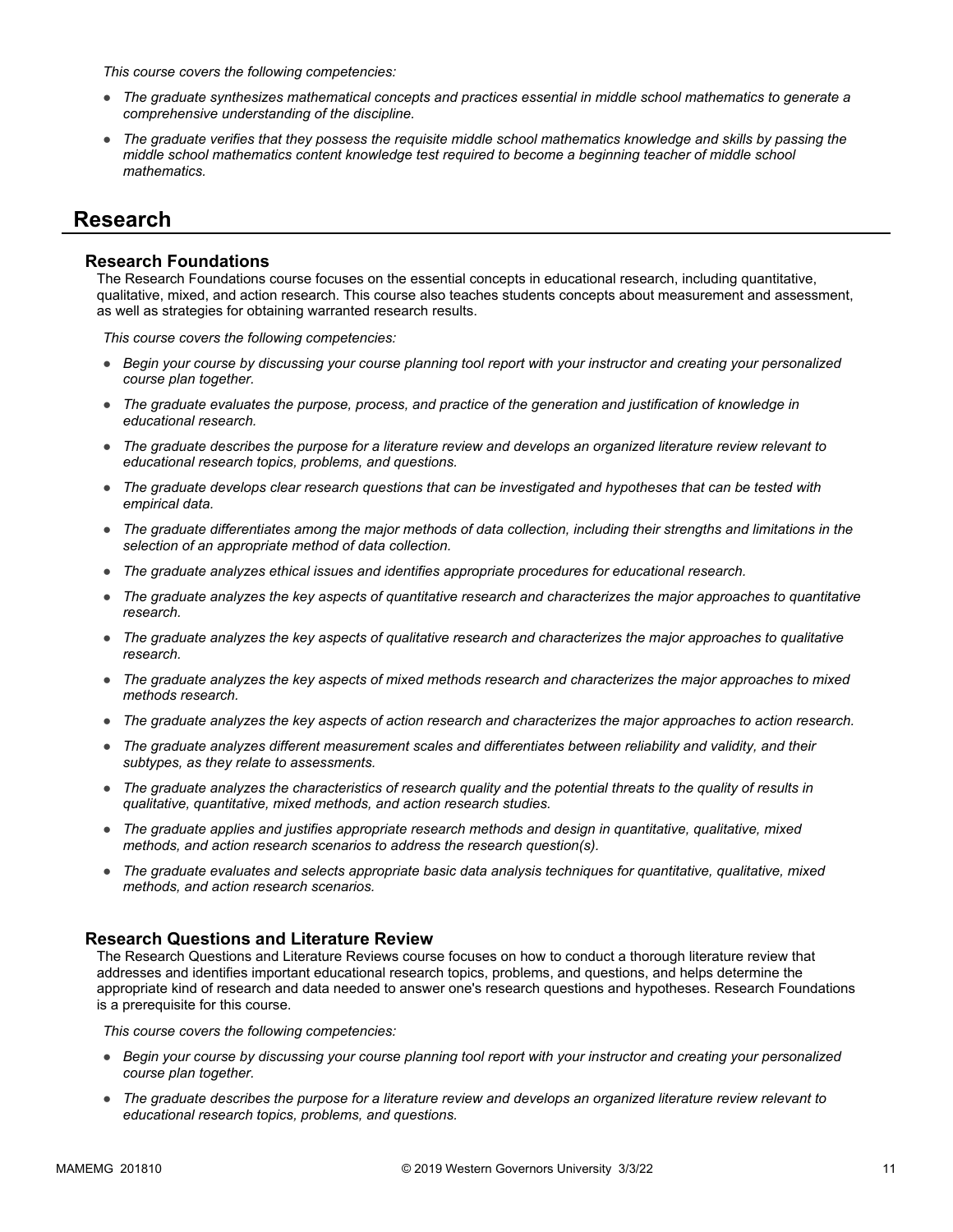- *The graduate develops clear research questions that can be investigated and hypotheses that can be tested with empirical data.*
- *The graduate differentiates among the major methods of data collection, including their strengths and limitations in the selection of an appropriate method of data collection.*

### **Capstone**

#### **MA, Mathematics Education (5-9) Teacher Performance Assessment**

MA, Mathematics Education (5-9) Teacher Performance Assessment contains a comprehensive, original, research based curriculum unit designed to meet an identified educational need. It provides direct evidence of the candidate's ability to design and implement a multi-week, standards-based unit of instruction, assess student learning, and then reflect on the learning process. The WGU Teacher Performance Assessment requires students to plan and teach a multi-week standardsbased instructional unit consisting of seven components: 1) contextual factors, 2) learning goals, 3) assessment, 4) design for instruction, 5) instructional decision making, 6) analysis of student learning, and 7) self-evaluation and reflection.

*This course covers the following competencies:*

- *The graduate evaluates the teaching context to accommodate student differences to plan for instruction and assessment.*
- *The graduate recommends improvements for instruction and professional practice through personal reflection.*
- *The graduate plans learning environments that support individual learning, collaboration, and positive social interaction.*
- *The graduate demonstrates ethical responsibilities and appropriate teaching dispositions, including those outlined in the Western Governors University Teachers College Code of Ethics.*
- *The graduate plans comprehensive learning segments of instruction and assessment that align with standards and the needs of students.*
- *The graduate applies instructional strategies that promote learning, engage students, and provide differentiated instruction.*
- *The graduate recommends strategies that support the development of academic language for all students.*
- *The graduate integrates strategies to develop academic language that facilitates effective student participation and engagement in learning.*
- *The graduate utilizes assessment data to profile student learning, communicate information about student progress and achievement, and guide and modify instruction.*
- *The graduate integrates a variety of strategies and resources to differentiate instruction and meet the needs of diverse learners.*
- *The graduate evaluates teaching experiences including the planning and implementing of curriculum and instruction through ongoing reflection.*
- *The graduate develops appropriate plans for professional growth in subject matter knowledge and pedagogical skills, including habits and skills of continual inquiry and learning.*